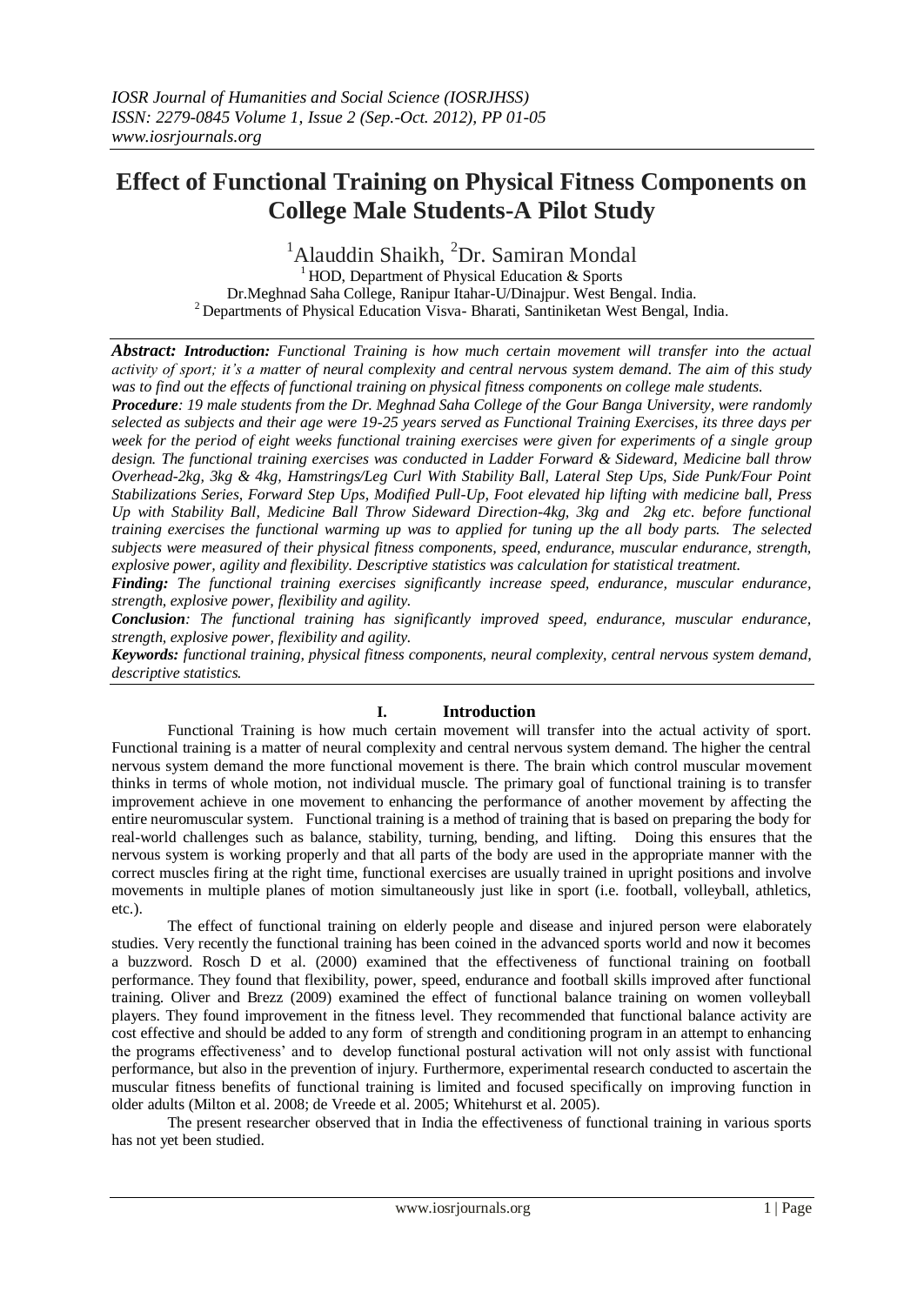**II. Methodology**

**Experimental design and assessment of outcome variables:** Subject will be selected randomly from college and were assessed before and after eight-week training period using identical testing protocols. Individual participant testing sessions were performed at the college ground and completed within 3 hour. The test included measurements of speed, endurance, muscular endurance, strength, explosive power, flexibility and agility. All participants were instructed to perform each test to maximum affected and verbal encouragement was provided throughout each test. All participants were tested in a specific order so as to standardize the testing process: speed, endurance, muscular endurance, strength, explosive power, flexibility and agility.

Standardized procedures were followed for each of the assessment tests and are published in detail else-where. Speed was assessed via a 50 yard course and a finish line, manually using a handheld stop watches and stating clapper to collect the data and timed was recorded to the nearest 0.01 seconds. Endurance was measured via 600 yards course and manually using a handheld stop watches and starting clapper to collect the data. Muscular endurance was evaluated using a push-up bend knee sit-up in one minute. Strength was evaluated using a medicine ball through and distance was recorded by nearest 0.01 meter Explosive power was evaluated using a vertical jumping and using a wall and recorded by inch, and standing long jump using tape and jumping pit and distance was recorded to the nearest 0.01 meter. Agility was assessed the pre-agility shuttle run and timed was recorded to the nearest 0.01 seconds.

**Training Protocols:** The functional training protocols will be prepared with the help of latest literature and national and international experts. This research work will be done with the cooperation and collaboration of NSNIS, Kolkata, Bangalore and Patiala centre to prepare training protocols. A separate training protocol for 1st day,  $2<sup>nd</sup>$  day and  $3<sup>rd</sup>$  day of 8 weeks training session;

|    | A. Functional Training Linear Warning Up |                       |                    |                 |              |  |  |
|----|------------------------------------------|-----------------------|--------------------|-----------------|--------------|--|--|
|    | <b>Name of Training</b>                  | <b>Execution/Time</b> | <b>Repetitions</b> | <b>Recovery</b> | <b>Total</b> |  |  |
|    |                                          |                       |                    |                 | <b>Time</b>  |  |  |
| 1. | High Knee Walk                           | $20m/30$ Seconds      | 3                  | Walk back/20m   | 3min.        |  |  |
|    | High Knee Skip                           | $20m/30$ Seconds      | 3                  | Walk back/20m   | 3min.        |  |  |
| 3. | High Knee Run                            | 20m/30 Seconds        | 3                  | Walk back/20m   | 3min.        |  |  |
| 4. | Heel-ups                                 | $20m/30$ Seconds      | 3                  | Walk back/20m   | 3min.        |  |  |
| 5. | Straight Leg Skip                        | $20m/30$ Seconds      | 3                  | Walk back/20m   | 3min.        |  |  |
| 6. | <b>Backward Run</b>                      | $20m/30$ Seconds      | 3                  | Walk back/20m   | 3min.        |  |  |
|    | Backward & Forward                       | $20m/30$ Seconds      | 3                  | Walk back/20m   | 3min.        |  |  |
|    | Lunge Walk                               |                       |                    |                 |              |  |  |

**Table-1: 1 ST Week to 8 TH Week- 1 ST Day Training Programs A. Functional Training Linear Warming Up**

### **B. Functional Training Exercises Programs**

| <b>Name of Training</b>              | <b>Execution/Tim</b> | <b>Repetitions</b> | <b>Recovery</b> | <b>Total</b> |
|--------------------------------------|----------------------|--------------------|-----------------|--------------|
|                                      | e                    |                    |                 | <b>Time</b>  |
| Push up with stability ball<br>8.    | $30 \text{ sec}$     | 10                 | Walk back/20m   | 3min         |
| Hamstrings curl stability ball<br>9. | $30 \text{ sec}$     | 10                 | Walk back/20m   | 3min         |
| 10. Multi-directional lunge with     | $30 \text{ sec}$     | 10                 | Walk back/20m   | 3min         |
| weight $(2kg+2kg$ weight)            |                      |                    |                 |              |
| 11. Step up (forward)                | $30 \text{ sec}$     | 10                 | Walk back/20m   | 3min         |
| 12. Foot elevated hip lifting with   | $30 \text{ sec}$     | 10                 | Walk back/20m   | 3min         |
| medicine ball                        |                      |                    |                 |              |
| 13. One leg bench squat              | $30 \text{ sec}$     | 10                 | Walk back/20m   | 3min         |
| 14. Oblique bridge                   | $30 \text{ sec}$     | 10                 | Walk back/20m   | 3min         |

**N.B. 30 sec. recovery time by walk/ walk back after one repetition all the above exercises.** 

**Table-2: 1 ST Week to 8 TH Week -2 ND Day Training Programs A. Functional Training Alternative Linear Warming Up**

| <b>Name of Training</b>                         | <b>Execution/Time</b> | <b>Repetitions</b> | <b>Recovery</b> | Total<br>Time |
|-------------------------------------------------|-----------------------|--------------------|-----------------|---------------|
| High Knee Walk with<br><b>External Rotation</b> | $20m/30$ Seconds      |                    | Walk back/20m   | 3min.         |
| Heel-up with Internal<br><b>Rotation</b>        | $20m/30$ Seconds      |                    | Walk back/20m   | 3min.         |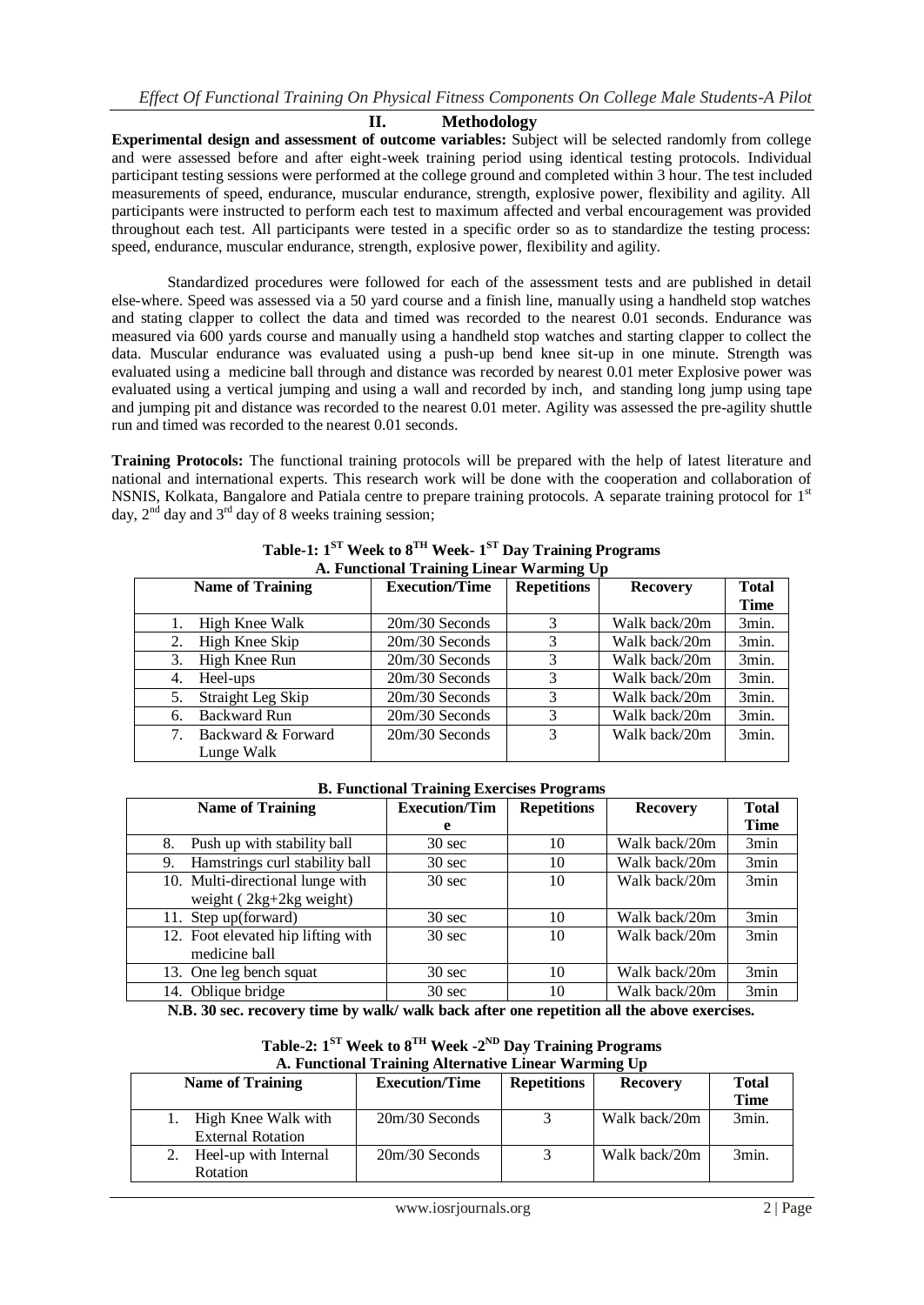*Effect Of Functional Training On Physical Fitness Components On College Male Students-A Pilot* 

| 3. | Overhead Lung Walk            | $20m/30$ Seconds | Walk back/20m | 3min. |
|----|-------------------------------|------------------|---------------|-------|
| 4. | Walking Heel-ups with         | $20m/30$ Seconds | Walk back/20m | 3min. |
|    | Straight Leg Dead lift        |                  |               |       |
|    | Straight Leg Skip             | $20m/30$ Seconds | Walk back/20m | 3min. |
| 6. | Backward Lung Walk            | $20m/30$ Seconds | Walk back/20m | 3min. |
|    | with Twist                    |                  |               |       |
|    | <b>Straight Leg Crossover</b> | $20m/30$ Seconds | Walk back/20m | 3min. |

| D. Functional Training Excretises I rograms |                       |                                     |                 |              |  |  |
|---------------------------------------------|-----------------------|-------------------------------------|-----------------|--------------|--|--|
| <b>Name of Training</b>                     | <b>Execution/Time</b> | <b>Repetitions</b>                  | <b>Recovery</b> | <b>Total</b> |  |  |
|                                             |                       |                                     |                 | <b>Time</b>  |  |  |
| Ladder Exercise-side $\&$<br>8.             | $30 \text{ sec}$      | 10                                  | Walk back/20m   | 3min         |  |  |
| forward direction                           |                       |                                     |                 |              |  |  |
| Multidirectional Lung<br>9.                 | $30 \text{ sec}$      | 10                                  | Walk back/20m   | 3min         |  |  |
| with weight $(2kg+2kg)$                     |                       |                                     |                 |              |  |  |
| Weight)                                     |                       |                                     |                 |              |  |  |
| 10. Modified Pull-ups                       | $30 \text{ sec}$      | 10                                  | Walk back/20m   | 3min         |  |  |
| 11. Step up(Lateral)                        | $30 \text{ sec}$      | 10                                  | Walk back/20m   | 3min         |  |  |
| 12. Medicine ball Throw                     | 30sec                 | 10                                  | Walk back/20m   | 3min         |  |  |
| (overhead-2kg, 3kg)                         |                       |                                     |                 |              |  |  |
| $&4kg$ ).                                   |                       |                                     |                 |              |  |  |
| 13. Push-up with Stability                  | $30 \text{ sec}$      | 10                                  | Walk back/20m   | 3min         |  |  |
| ball                                        |                       |                                     |                 |              |  |  |
| 14. Diagonal Plate Raise                    | $30 \text{ sec}$      | 10                                  | Walk back/20m   | 3min         |  |  |
| $\mathbf{r}$ $\mathbf{r}$ $\mathbf{r}$      | $\cdots$<br>.         | $\mathbf{r}$<br>$\cdot \cdot \cdot$ | .               |              |  |  |

# **B. Functional Training Exercises Programs**

**N.B. 30 sec. recovery time by walk/ walk back after one repetition all the above exercises.** 

|  | Table-3: $1^{ST}$ Week to $8^{TH}$ Week -3 <sup>RD</sup> Day Training Programs |  |  |
|--|--------------------------------------------------------------------------------|--|--|
|  | A. Functional Training Alternative Linear & Lateral Warming Up                 |  |  |

| A. Functional Training Alternative Linear & Lateral Warming Up |                       |                    |                 |              |  |
|----------------------------------------------------------------|-----------------------|--------------------|-----------------|--------------|--|
| <b>Name of Training</b>                                        | <b>Execution/Time</b> | <b>Repetitions</b> | <b>Recovery</b> | <b>Total</b> |  |
|                                                                |                       |                    |                 | <b>Time</b>  |  |
| High Knee Walk with<br>1.                                      | $20m/30$ Seconds      | 3                  | Walk back/20m   | 3min.        |  |
| <b>External Rotation</b>                                       |                       |                    |                 |              |  |
| 2.<br>Heel-up with Internal                                    | $20m/30$ Seconds      | 3                  | Walk back/20m   | 3min.        |  |
| Rotation                                                       |                       |                    |                 |              |  |
| 3.<br>Overhead Lung Walk                                       | $20m/30$ Seconds      | 3                  | Walk back/20m   | 3min.        |  |
| Walking Heel-ups with<br>4.                                    | $20m/30$ Seconds      | 3                  | Walk back/20m   | 3min.        |  |
| Straight Leg Dead lift                                         |                       |                    |                 |              |  |
| Straight Leg Skip<br>5.                                        | $20m/30$ Seconds      | 3                  | Walk back/20m   | 3min.        |  |
| Backward Lung Walk with<br>6.                                  | $20m/30$ Seconds      | 3                  | Walk back/20m   | 3min.        |  |
| Twist                                                          |                       |                    |                 |              |  |
| 7.<br><b>Straight Leg Crossover</b>                            | $20m/30$ Seconds      | 3                  | Walk back/20m   | 3min.        |  |
| 8.<br>Lateral Squat                                            | $20m/30$ Seconds      | 3                  | Walk back/20m   | 3min.        |  |
| One Two Stick<br>9.                                            | 20m/30 Seconds        | 3                  | Walk back/20m   | 3min.        |  |
| 10. One Two Cut                                                | $20m/30$ Seconds      | 3                  | Walk back/20m   | 3min.        |  |

### **B. Functional Training Exercises Programs**

| Name of Training              | Execution/Time   | Repetitions | Recovery      | Total |
|-------------------------------|------------------|-------------|---------------|-------|
|                               |                  |             |               | Time  |
| 11. Ladder Forward & Sideward | $30 \text{ sec}$ | 10          | Walk back/20m | 3min  |
| 12. Medicine ball Throw       | $30 \text{ sec}$ | 10          | Walk back/20m | 3min  |
| Overhead $(2kg, 3kg & 4kg)$   |                  |             |               |       |
| 13. Hamstrings/Leg Curl With  | $30 \text{ sec}$ | 10          | Walk back/20m | 3min  |
| <b>Stability Ball</b>         |                  |             |               |       |
| 14. Lateral Step Ups          | $30 \text{ sec}$ | 10          | Walk back/20m | 3min  |
| 15. Side Punk/Four Point      | 30sec            | 10          | Walk back/20m | 3min  |
| <b>Stabilizations Series</b>  |                  |             |               |       |
| 16. Forward Step Ups          | $30 \text{ sec}$ | 10          | Walk back/20m | 3min  |
| 17. Modified Pull-Up          | $30 \text{ sec}$ | 10          | Walk back/20m | 3min  |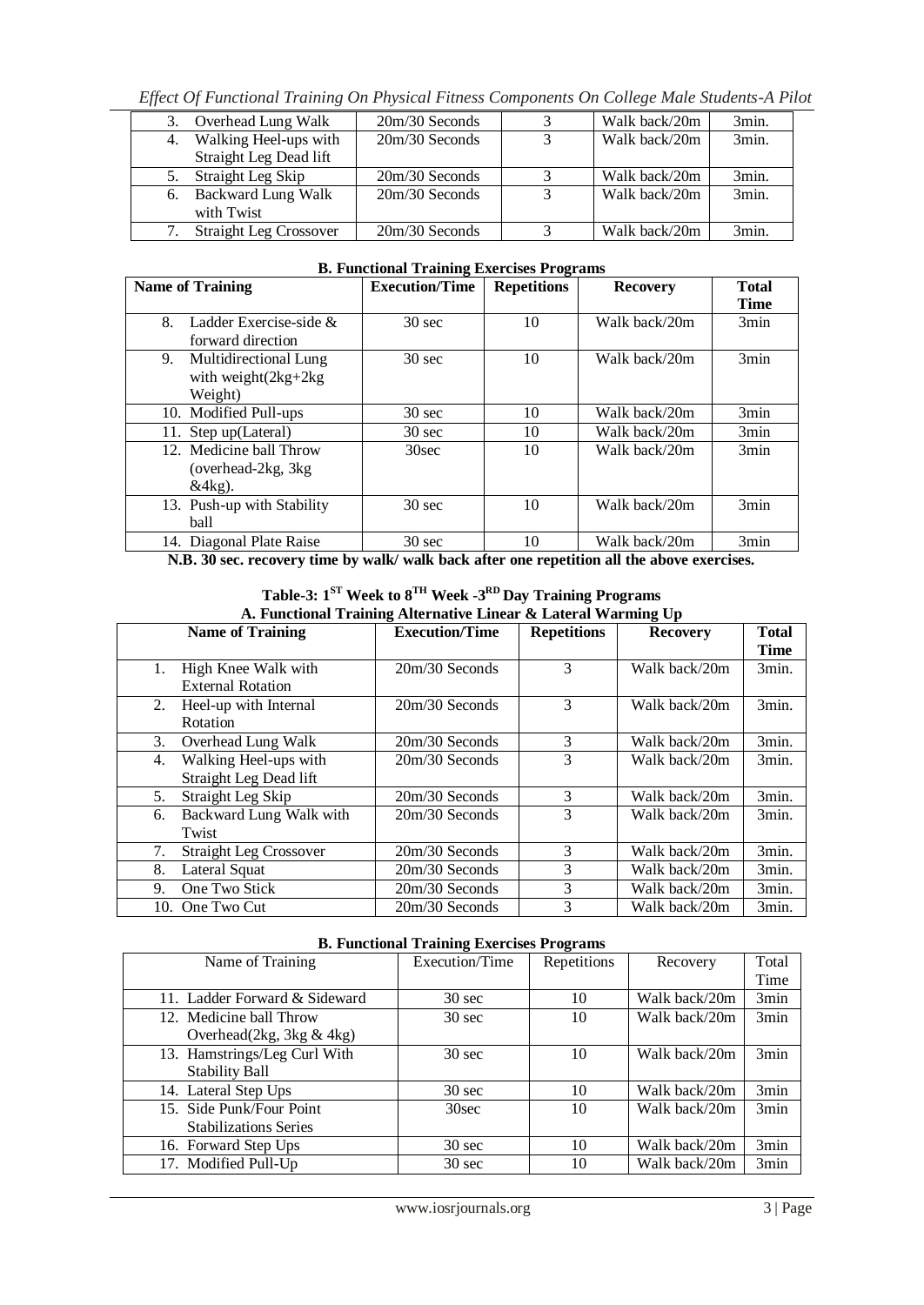*Effect Of Functional Training On Physical Fitness Components On College Male Students-A Pilot* 

| 18. Foot elevated hip lifting with | 30sec            | 10 | Walk back/20m | 3min |
|------------------------------------|------------------|----|---------------|------|
| medicine ball                      |                  |    |               |      |
| 19. Press Up with Stability Ball   | $30 \text{ sec}$ | 10 | Walk back/20m | 3min |
| 20. Medicine Ball Throw Sideward   | $30 \text{ sec}$ | 10 | Walk back/20m | 3min |
| Direction (4kg, 3kg $& 2kg$ ).     |                  |    |               |      |

**N.B. 30 sec. recovery time by walk/ walk back after one repetition all the above exercises.** 

### **Statistical analysis:**

Descriptive statistics were used to determine the mean, standard deviation, and mean percent change for each of the baseline tests. Dependent t tests were employed to determine differences in the percent change be pre-test and post-test.

#### **Results**

## **III. Results And Discussion**

 On the basis of collected data on speed, endurance, muscular endurance, strength, explosive power, flexibility and agility, before and the eight weeks of functional worming up and functional training exercises programs presented in the Table No. 4.

| Variables       | n  | Pre test training | Post test | % of change. |
|-----------------|----|-------------------|-----------|--------------|
| Speed,          | 19 | 7.482             | 7.266     | 2.995        |
|                 |    | #0.506            | #0.493    | #2.055       |
| Endurance,      | 19 | 129.653           | 116.774   | 11.532       |
|                 |    | #8.396            | #11.253   | #7.612       |
| Agility.        | 19 | 10.438            | 10.037    | 4.022        |
|                 |    | #0.553            | #0.489    | #3.403       |
| Strength,       | 19 | 3.245             | 3.811     | 14.267       |
|                 |    | #0.406            | #0.464    | #9.987       |
| Explosive power | 19 | 2.172             | 2.292     | 5.298        |
|                 |    | #0.220            | #0.200    | #2.765       |
| Flexibility     | 19 | 6.105             | 7.947     | 23.797       |
|                 |    | #1.853            | #1.810    | #10.408      |
| Muscular        | 19 | 23.947            | 27.158    | 13.207       |
| endurance       |    | #9.623            | #9.558    | #6.419       |

**Table- 4: Measurement of Physical fitness components of 19 subjects participants\***

\*data presented as mean # standard deviation; post training value significantly ( $p<0.05$ ) greater than pre training value.

# **IV. Discussion**

Table 4 summarized and presents the data from all the outcome measures that were tested in the current study. Table 4 shows all of the physical fitness components (speed, endurance, muscular endurance, strength, explosive power, flexibility and agility) tested in the study, a significantly  $(p<0.05)$  greater mean percent changes through the functional training programs. The hypothesis that functional training would improve physical fitness components was fully supported by the current data. Weiss.T et al. (2010) found similar results in 7-weeks of functional training resistance training on muscular fitness outcomes in young adults.

The results of the current study identified specific improvements over the majority of the performance components. Table 4 shows that the speed and endurance, means and standard deviation both were laser than the pre test from post test. The reason for the finding might be attributed to the fact that the selected functional exercises have got significant influence on speed and endurance. This was positively affected on the speed and endurance of the different of sports and track & field.

The strength, explosive power and flexibility were significantly improved by the functional training programs, table 4 shows that the strength, explosive power and flexibility were pre-test value were less than post-test values. Muscular endurance also significantly increased at 0.05 level of confidence were shows the table 4.

The current study demonstrated that within the college students, the functional training exercises can lead to better performance and to similar benefits in basic physical fitness components. The functional training exercises demonstrated improvements in speed, endurance, muscular endurance, strength, explosive power, flexibility and agility. Weiss.T et al. (2010) also found similar results in 7-weeks of functional training resistance training on muscular fitness outcomes in young adults.